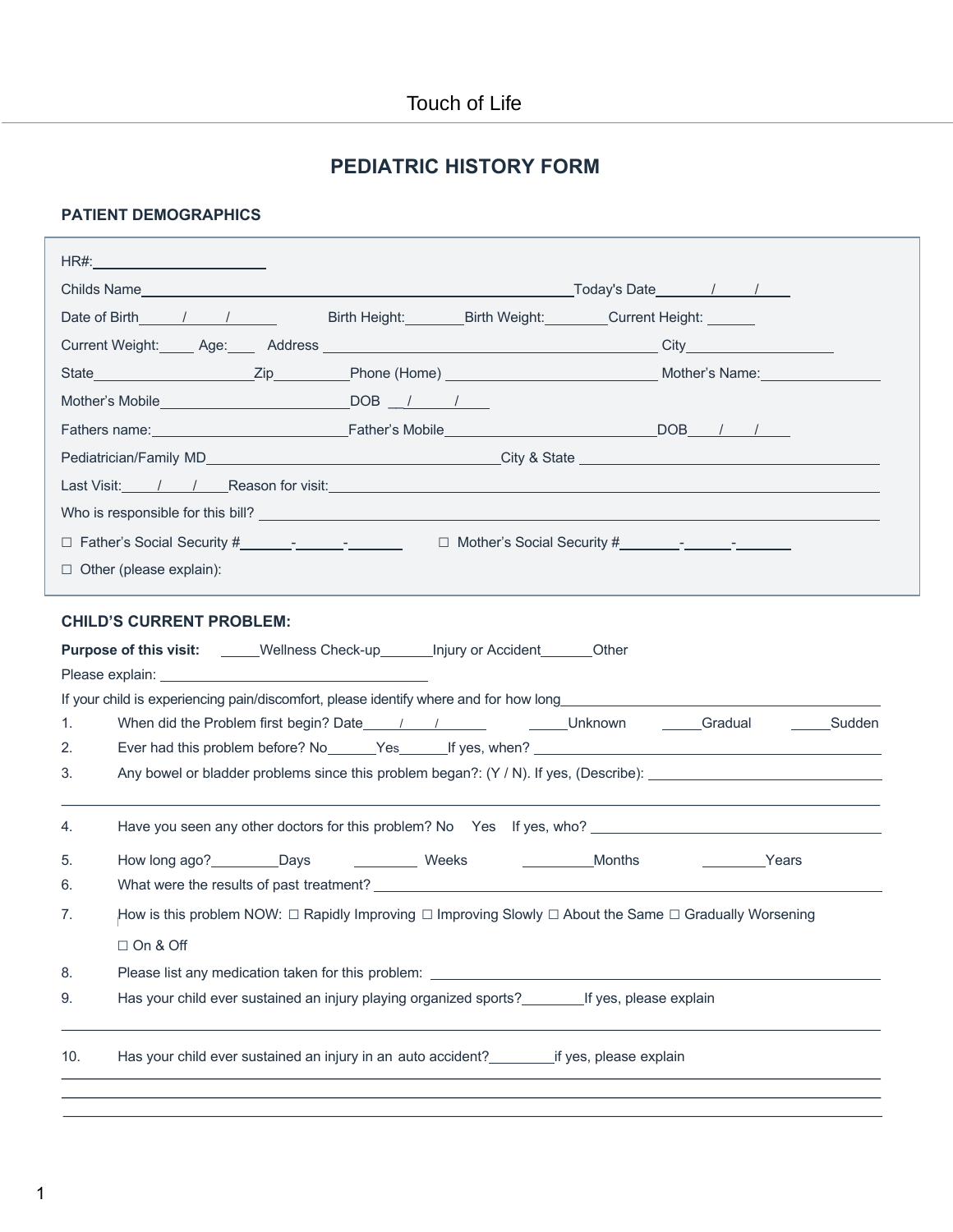#### **HAS YOUR CHILD EVER SUFFERED FROM:** mark **Y** for YES or **N** for NO

| $\Box$ Headaches<br>$\Box$ Dizziness                       | □ Orthopedic Problems.<br>$\Box$ Neck Problems | $\Box$ Digestive Disorders<br>$\Box$ Poor Appetite | $\Box$ Behavioral Problems<br>$\Box$ ADD/ADHD |
|------------------------------------------------------------|------------------------------------------------|----------------------------------------------------|-----------------------------------------------|
| $\Box$ Fainting                                            | $\Box$ Arm Problems                            | $\Box$ Stomach Ache                                | $\Box$ Ruptures/Hernia                        |
| $\Box$ Seizures/Convulsions                                | $\Box$ Leg Problems                            | $\Box$ Reflux                                      | $\Box$ Muscle Pain                            |
| $\Box$ Heart Trouble                                       | $\Box$ Joint Problems                          | $\Box$ Constipation                                | $\Box$ Growing Pains                          |
| □ Chronic Earaches                                         | $\Box$ Backaches                               | $\Box$ Diarrhea                                    | $\Box$ Allergies to                           |
| $\Box$ Sinus Trouble                                       | $\Box$ Poor Posture                            | $\Box$ Hypertension                                | $\Box$ Asthma                                 |
| $\Box$ Scoliosis                                           | $\Box$ Anemia                                  | $\Box$ Colds/Flu                                   | $\Box$ Walking Trouble                        |
| $\Box$ Bed Wetting                                         | $\Box$ Colic                                   | $\Box$ Broken Bones                                | $\Box$ Sleeping Problems                      |
| $\Box$ Fall in baby walker                                 | $\Box$ Fall from bed or couch                  | $\Box$ Fall from crib                              | $\Box$ Fall off swing                         |
| $\Box$ Fall off bicycle                                    | $\Box$ Fall from high chair                    | $\Box$ Fall off slide                              | $\Box$ Fall down stairs                       |
| $\Box$ Fall from changing table $\Box$ Fall offmonkey bars |                                                | □ Fall off skateboard/skates □ Other:              |                                               |

I understand that I am directly and fully responsible to this office for all fees associated with chiropractic care my child receives.

The risks associated with exposure to x-rays and spinal adjustments have been explained to me to my complete satisfaction, and I have conveyed my understanding of these risks to the doctor. After careful consideration I do hereby request and authorize imaging studies and chiropractic adjustments for the benefit of my minor child for whom I have the legal right to select and authorize health care services on behalf of. I hereby request and authorize this office to administer healthcare as deemed necessary to my dependent minor child. This authorization also extends to include diagnostic imaging, laboratory and other testing at the doctor's discretion.

□ Under the terms and conditions of my divorce, separation or other legal authorization, the consent of a spouse/former spouse or other guardian is not required. If my authority to so select and authorize this care should change in any way, I will immediately notify this office.

Parent or Legal Guardian's Signature **Date** Date

Doctor Name Date **Date**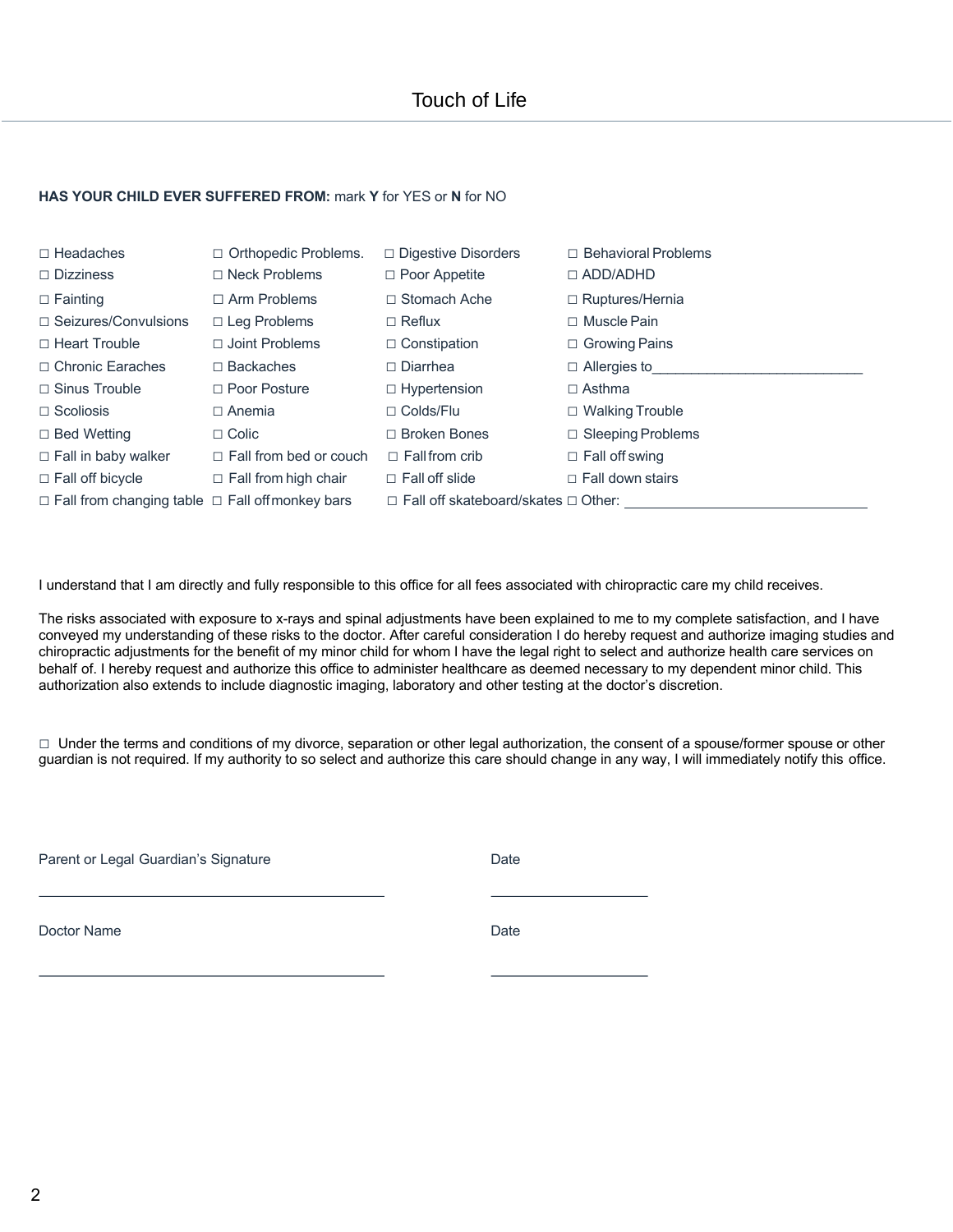# **Activities of Daily Living/Symptoms/Medications**

| Patient Name: |  |
|---------------|--|
|               |  |

Patient Name: Date: HRN:

## **Daily Activities: Effects of Current conditions On Performance**

Please identify how your current condition is affecting your ability to carry out activities that are routinely part of your life:

| <b>Bending</b>               | $\Box$ No Effect    | $\Box$ Painful (can do)    | $\Box$ Painful (limits)    | $\Box$ Unable to Perform |
|------------------------------|---------------------|----------------------------|----------------------------|--------------------------|
| Concentrating                | $\Box$ No Effect    | $\Box$ Painful (can do)    | $\Box$ Painful (limits)    | $\Box$ Unable to Perform |
| Doing computer Work          | $\Box$ No Effect    | $\Box$ Painful (can do)    | $\Box$ Painful (limits)    | $\Box$ Unable to Perform |
| Gardening                    | $\Box$ No Effect    | $\Box$ Painful (can do)    | □ Painful (limits)         | □ Unable to Perform      |
|                              |                     |                            |                            |                          |
| <b>Playing Sports</b>        | $\Box$ No Effect    | $\Box$ Painful (can do)    | $\Box$ Painful (limits)    | $\Box$ Unable to Perform |
| <b>Recreation Activities</b> | $\Box$ No Effect    | $\Box$ Painful (can do)    | $\Box$ Painful (limits)    | $\Box$ Unable to Perform |
| Shoveling                    | $\Box$ No Effect    | $\Box$ Painful (can do)    | $\Box$ Painful (limits)    | $\Box$ Unable to Perform |
| Sleeping                     | □ No Effect         | $\Box$ Painful (can do)    | □ Painful (limits)         | $\Box$ Unable to Perform |
| Watching TV                  | $\Box$ No Effect    | □ Painful (can do)         | □ Painful (limits)         | $\Box$ Unable to Perform |
| Carrying                     | □ No Effect         | $\Box$ Painful (can do)    | $\Box$ Painful (limits)    | $\Box$ Unable to Perform |
| Dancing                      | $\Box$ No Effect    | $\Box$ Painful (can do)    | □ Painful (limits)         | $\Box$ Unable to Perform |
| Dressing                     | $\Box$ No Effect    | $\Box$ Painful (can do)    | $\Box$ Painful (limits)    | $\Box$ Unable to Perform |
| Lifting                      | $\Box$ No Effect    | Painful (can do)<br>$\Box$ | □ Painful (limits)         | $\Box$ Unable to Perform |
| Pushing                      | $\Box$ No Effect    | $\Box$ Painful (can do)    | $\Box$ Painful (limits)    | □ Unable to Perform      |
| <b>Rolling Over</b>          | $\Box$ No Effect    | $\Box$ Painful (can do)    | $\Box$ Painful (limits)    | $\Box$ Unable to Perform |
| Sitting                      | $\Box$ No Effect    | $\Box$ Painful (can do)    | □ Painful (limits)         | $\Box$ Unable to Perform |
| Standing                     | $\Box$ No Effect    | $\Box$ Painful (can do)    | $\Box$ Painful (limits)    | $\Box$ Unable to Perform |
| Working                      | □ No Effect         | Painful (can do)<br>$\Box$ | $\Box$ Painful (limits)    | □ Unable to Perform      |
| Climbing                     | $\Box$ No Effect    | Painful (can do)<br>⊔      | □ Painful (limits)         | $\Box$ Unable to Perform |
| Doing Chores                 | □ No Effect         | $\Box$ Painful (can do)    | □ Painful (limits)         | $\Box$ Unable to Perform |
| <b>Driving</b>               | $\Box$ No Effect    | $\Box$ Painful (can do)    | $\Box$ Painful (limits)    | $\Box$ Unable to Perform |
| Performing Sexual Activity   | $\Box$ No Effect    | $\Box$ Painful (can do)    | □ Painful (limits)         | □ Unable to Perform      |
| Reading                      | $\Box$ No Effect    | $\Box$ Painful (can do)    | $\Box$ Painful (limits)    | $\Box$ Unable to Perform |
| Running                      | No Effect<br>$\Box$ | Painful (can do)<br>$\Box$ | Painful (limits)<br>$\Box$ | $\Box$ Unable to Perform |
| Sitting to Standing          | $\Box$ No Effect    | □ Painful (can do)         | □ Painful (limits)         | $\Box$ Unable to Perform |
| Walking                      | □ No Effect         | $\Box$ Painful (can do)    | $\Box$ Painful (limits)    | $\Box$ Unable to Perform |
|                              |                     |                            |                            |                          |